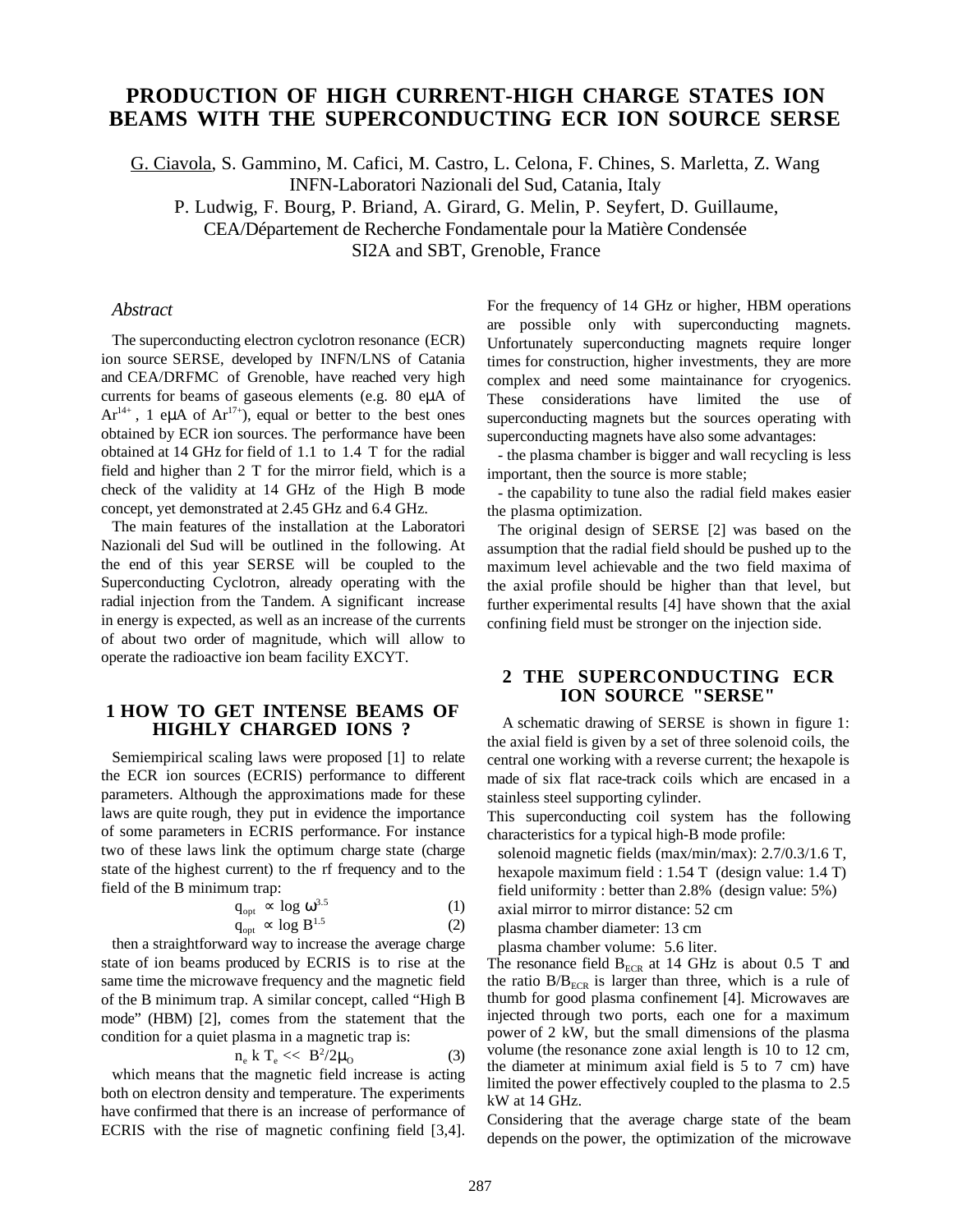coupling is a critical issue and some developments are under way. Gas inputs for the main gas and the mixing gas are parallel to the waveguides. A biased electrode is mounted at the center of the injection section, to provide "warm" electron to balance the electron deficit of the ECR plasma. An accel-decel extraction system is used, with the intermediate electrode and the ground electrode movable with respect to the extraction electrode.

The extraction electrode (extraction hole is 8 mm in diameter) was at first positioned at the maximum axial magnetic field (1.6 T), and lately moved by 3 cm inside the plasma chamber, closer to the resonance zone, where the field is about 1.4 T. The voltage of the source was 20 kV during the tests here reported, but we have been able to operate the source at higher voltage, above 25 kV.



Figure 1: A cut view of SERSE.

## **3 TESTS OF SERSE AT 14 GHZ AND NEAR TERM DEVELOPMENTS**

The superconducting coil system [5] has been assembled inside the cryostat during the summer 1997 and the tests of the source has been carried out in the testbench at Grenoble [6].

The conditioning of the source chamber was slow and the SERSE base pressure, still improving, is today in the high  $10^{-8}$  mbar range at injection, and in the low  $10^{-7}$ mbar range at extraction/beam line. The pumping is obtained through two 600 l/s turbomolecular pumps, at the injection (almost 200 holes are drilled in the flange) and at the extraction, where some apertures have been drilled to guarantee an appropriate pumping.

Since the first days of operations in High B mode, the source demonstrated to be able to produce a plasma with very high electron density and temperature, with a charge state distribution (CSD) peaked on  $9^+$  for pure Argon [6].

After some weeks of operations (8 to 10 hours a day) the source performance was close to the expectations [7] for 14 GHz single frequency operations, corresponding to a plasma density of 1 to  $2 * 10^{12}$  cm<sup>-3</sup> and an electron temperature between 5 and 10 keV.

Fig. 2 shows one of the best results obtained for pure Oxygen; it is remarkable that the amount of  $O^{7+}$  is almost equal to the amount of  $O<sup>5+</sup>$  and that fully stripped oxygen current is at least 40 eµA, which to the goal set by the EXCYT project [8]. Fig. 3 and 4 show the best CSD yet obtained for Argon, optimizing respectively the charge states  $11^+$  and  $16^+$ , with increasing amount of oxygen as mixing gas. In tab. 1 the best results for Argon and Oxygen are summarized and compared to the ones obtained by the best operating ECRIS. Only the source of LBL and RIKEN (which use respectively the double frequency effect and 18 GHz microwave) have comparable results.



Fig. 2 - A CSD for pure oxygen.



Fig.  $3 - A CSD$  for argon, optimized for  $11^+$ .